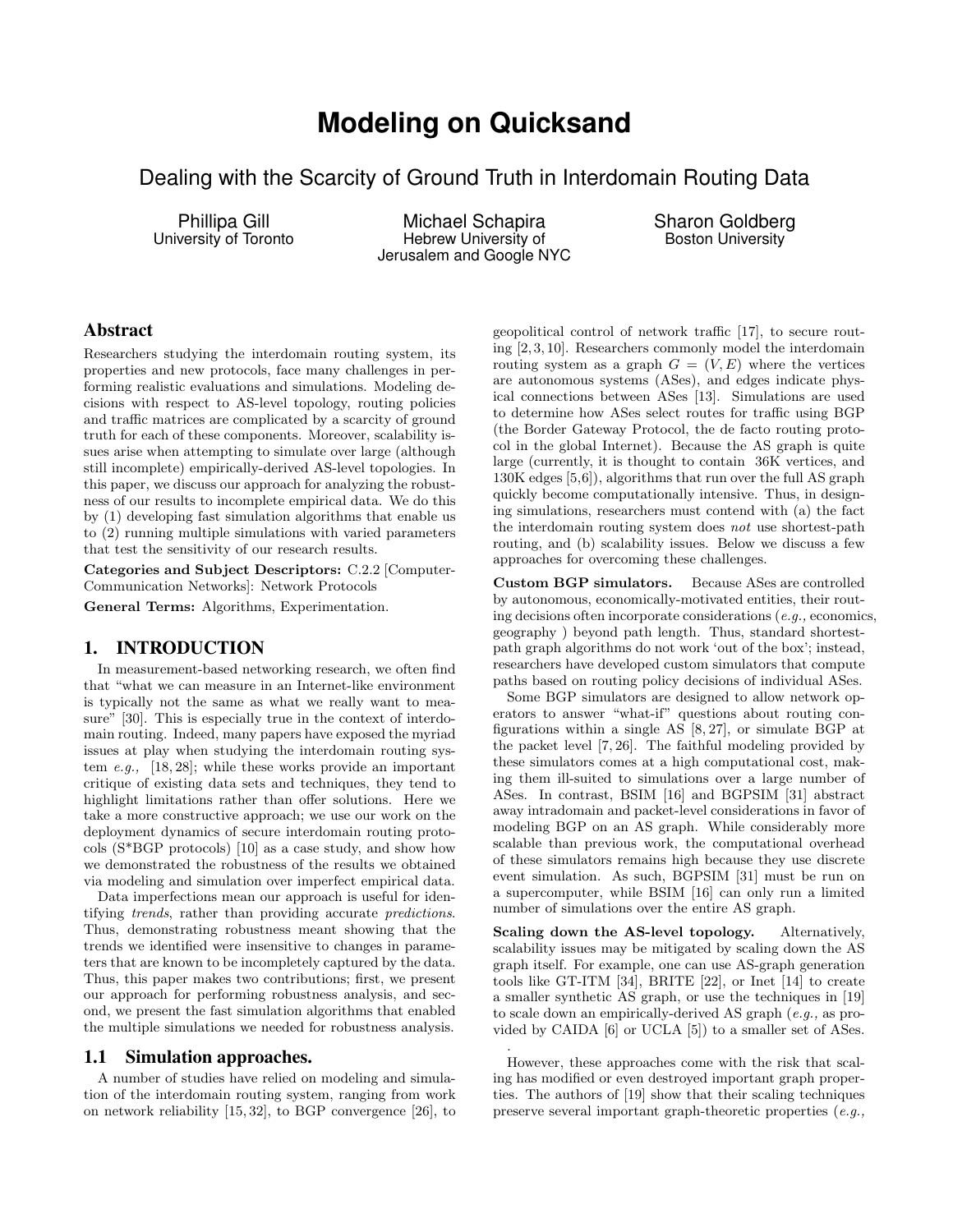degree distribution, spectral properties). However, the AS graph contains structures which may not be captured by matching standard graph-theoretic properties. For example, in [10] our results relied heavily on the prevalence of a subgraph (the "Diamond" in Figure 5 of [10]) that is difficult to describe using standard properties. Moreover, the risk is compounded because a priori it not always clear which graph properties will be important for a particular study; this often becomes clear only after the study is complete.

Our simulator. To avoid potential inaccuracies that might result from scaling down the AS-level topology, we advocate running simulations on full empirical AS graphs  $(e.g., [5, 6])$ . To support running repeated simulations over the full AS graph, we developed lightweight simulation algorithms [10, 12] and parallelized them across a compute cluster running DryadLINQ [33]. Our approach drastically reduces computational overhead by *algorithmically* computing paths chosen by BGP. Moreover, to provide the speedup required to run simulations over the entire AS graph, our simulator (a) abstracts away intradomain details, (b) assumes that all ASes use the routing policies proposed in [9].

#### 1.2 Scarcity of ground truth.

Studies of interdomain routing require models of the ASlevel topology, routing policies, and sometimes also traffic matrices. Unfortunately, ground-truth data is scarce. Empirically-derived AS level topologies [5, 6] are known to be incomplete [23]. Furthermore, inter-domain routing policies are often kept private and are known to differ across ISPs. (However, models of these routing policies have been developed [9] and are widely used by researchers). Finally, data on inter-domain traffic flows  $[4]$  remains elusive  $(e.g.,)$ because traffic volumes differ between vantage points in the network) and ever-changing (e.g., the emergence of "hyper giant" ASes that source large volumes of traffic [20]).

While models and inferred AS level topologies serve as a useful starting point for studying the inter-domain routing system, they can only take us so far. In the remainder of the paper, we discuss the robustness analysis we used in support of our results in [10]. We start with a model of BGP (Section 2) and then discuss the scaling challenges faced in our simulation studies (Section 3) and the algorithms and techniques we use to overcome them (Sections 4 - 5). We then discuss (Section 6) how these algorithms enabled us to affirmatively answer the question: "Do the available measurements and their analysis and modeling efforts support the claims that are being made [in the paper at hand]" [18].

## 2. MODELING BGP

We now overview aspects of the models that we used in [10, 12] (and that have appeared in many other papers, see references in [12]). Full details are in the original papers.

# 2.1 AS graph and entities.

The AS graph. The AS-level topology of the Internet is modeled as graph  $G = (V, E)$  where vertices represent ASes and edges represent connections between them. Each edge is annotated with the standard model for business relationships in the Internet [9]: customer-provider, where the customer pays the provider and peer-to-peer, where two ASes agree to transit each other's traffic at no cost. We distinguish three types of ASes:

Content providers (CPs) are ASes that generate revenue by providing popular content to as many users as possible.

Stubs are ASes that have no customers of their own and are not CPs.

ISPs. The remaining ASes in the graph (that are not stubs or CPs) are ISPs. They earn revenue by transiting Internet traffic.

# 2.2 Routing policies.

ASes design routing policies subject to their own individual cost and performance constraints. Since routing policies are considered sensitive information, we use a standard model of routing policies based on [9,13], and used in [10,12] and many other works.

We follow  $[13]$  by assuming that each AS a computes paths to a given destination AS d based a ranking on outgoing paths, and an export policy specifying the set of neighbors to which a given path should be announced.

**Rankings.** AS a selects a path to d from the set of paths it learns from its neighbors as follows:

- LP Local Preference. Prefer outgoing paths where the next hop is a customer over outgoing paths where the next hop is a peer over paths where the next hop is a provider.
- SP Shortest Paths. Among paths with highest local preference, prefer shortest paths (i.e., fewest AS hops).
- TB Tie Break. If there are multiple such paths, node a breaks ties: if  $b$  is the next hop on the path, choose the path where hash,  $H(a, b)$  is the lowest.<sup>1</sup>

This standard model of local preference [9] captures the idea that an AS has incentives to prefer routing through a customer (that pays it) over a peer (no money is exchanged) over a provider (that it must pay).

Export Policies. This standard model of export policies captures the idea that an AS should only be willing to load its network with transit traffic if its customer pays it to do so [9]:

**GR2** AS  $b$  announces a path via AS  $c$  to AS  $a$  iff at least one of  $a$  and  $c$  are customers of  $b$ .

#### 2.3 BGP, convergence, and routing trees.

In BGP, each AS uses its ranking function to select a single path from the set of paths it learns from its neighbors, and then announces this path to the set of neighbors dictated by its export policy. Because each AS may only select paths from the set of paths learned from neighbors, the set of selected routes induces a tree rooted at the destination d, which we refer to as the routing tree to destination AS d, *i.e.*,  $T(d)$ , and  $T_n(d)$  as the subtree of this routing tree rooted at node n. Moreover, we do not focus on BGP convergence dynamics (as in e.g., [13]); instead we consider only the routing trees created when each AS no longer wants to change its route. Indeed, in [11] we prove that BGP will converge to a single stable routing tree if every AS uses the routing policies in Section 2.2; moreover, the proof holds even if the AS graph has cycles of customer-provider edges.

<sup>&</sup>lt;sup>1</sup>In practice, this is done using the distance between routers and router IDs. Since we do not incorporate this information in our model we use a randomized tie break which prevents certain ASes from "always winning".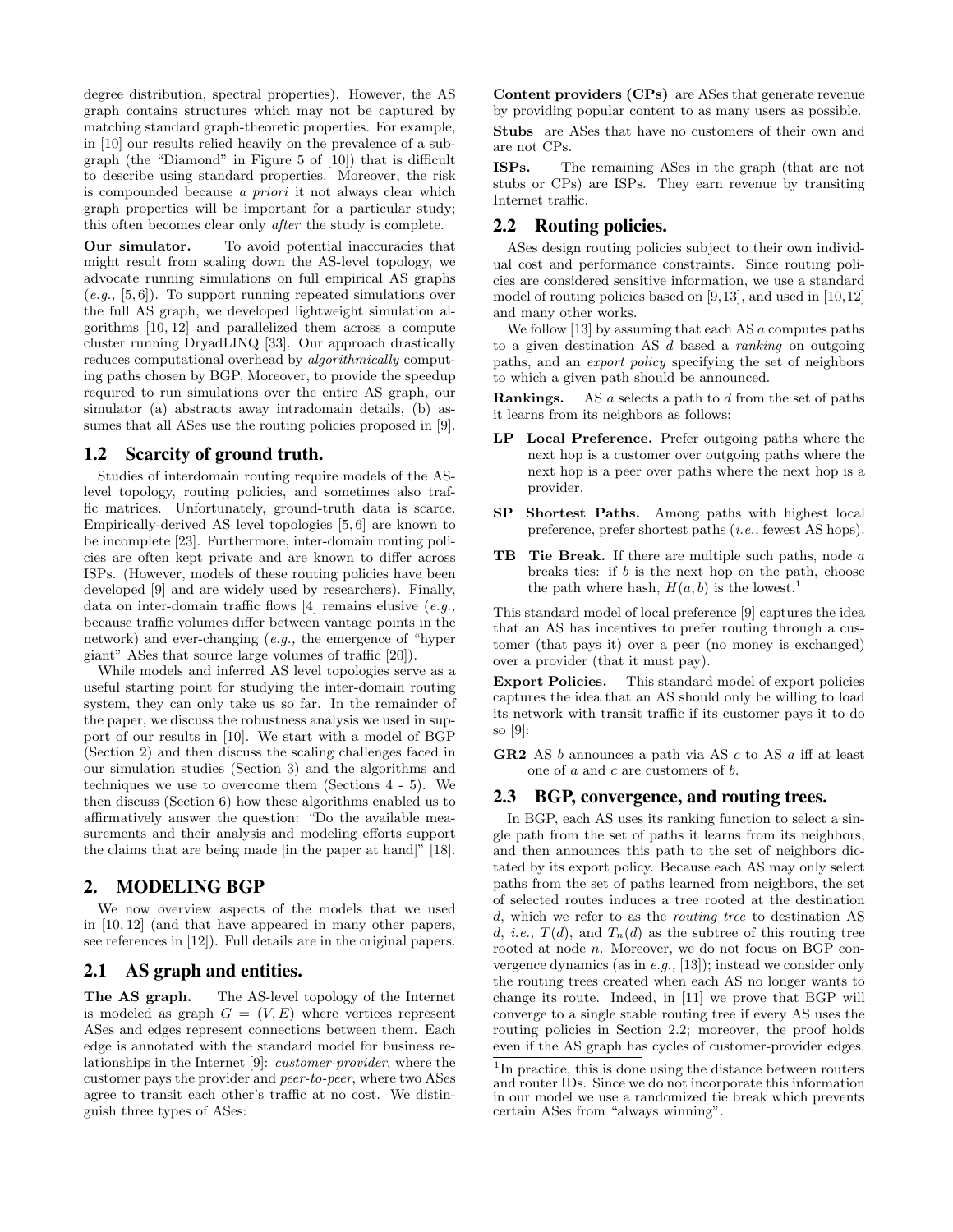# 3. ALGORITHMIC CHALLENGES

To establish the robustness of our results, our approach [10, 12] involves running repeated simulations over the entire  $36K$ -node empirical AS graph [5,6]. Of course, running repeated simulations at this scale takes time. While it is quite feasible to run simulation algorithms that take time  $O(|V|^2)$  $(e.g., (36K)^2$  operations that take 1µs each runs in ~ 20 minutes), once we start getting into the realm of  $O(|V|^3)$ , simulation very quickly approaches the border of infeasibility (e.g.,  $(36K)^3$  1µs-operations takes  $\sim$  17 months!). Thus, when working with  $O(|V|^3)$  simulations, optimizing the constants in the O-notation becomes crucial; a 1000x speedup can be the difference between reporting on the results of a single simulation with a fixed set of parameters, and establishing the robustness of these results by performing 1000 different simulations with varied parameters.

In the following two sections, we discuss the algorithms that formed the basis of our simulations in [10,12], and show how we used *amortization* and *parallelization* to obtain a significant constant speedup that made our simulations feasible even when they crossed the  $O(|V|^3)$  barrier.

## 4. ROUTING TREE ALGORITHM

At the core of our simulation methodology is a routing tree algorithm that computes the best available paths for each source AS to a given destination AS d, i.e.,  $T(d)$  (once BGP has converged so that no AS wishes to change its route). The algorithm assumes that ASes use the routing policies of Section 2.2, and takes time  $O(|V|^2)$  to compute paths between all source-destination pairs, which is significantly faster than the  $O(|V|^3)$  algorithm proposed in [32].

The algorithm is a specialized three-stage breadth-first search (BFS) on the AS graph; each stage of the BFS computes shortest paths of a particular type  $(i.e.,$  customer / peer/provider). We explain the algorithm using Figure 1:

 $1<sup>st</sup> stage: Customer paths.$  We construct a partial routing tree by performing a BFS 'upwards' from the 'root' node d, using only customer-to-provider edges. (In Figure 1, we add edges  $(d, 1), (d, 2), (d, 5), (2, 6),$  and  $(5, 6)$ ).

 $2^{nd}$  stage: Peer paths. Next, we use only single peer-topeer edges to connect new ASes to the ASes already added to the partial routing tree in the  $1^{st}$  stage of the algorithm. (In Figure 1, this amounts to adding edges  $(1, 4)$  and  $(1, 3)$ ) but not  $(1, 2)$  or  $(4, 9)$ ).

 $3^{rd}$  stage: Provider paths and Tiebreak. Next, we traverse the existing partial routing tree with a BFS, and add new ASes to the tree using provider-to-customer edges. (In Figure 1, this amounts to adding edges  $(1, 9)$ ,  $(4, 8)$  and finally (3, 8)). Each source AS that is traversed now has a set of equally-good paths (in terms of LP and SP) to the destination. Thus, for each source AS, we sort its set of paths according to  $\mathbf{T}\mathbf{B}$  and determine its chosen path to  $d$ .

**Running time.** Consider a AS graph  $G(V, E)$  where  $E_{cp} \subseteq E$  is the subset of customer-provider edges. The 1<sup>st</sup> and  $3^{rd}$  stages visit customer-provider edges only (giving a worst-case running time of  $|V| + |E_{cp}|$  each), while the  $2^{nd}$ stage visits peer-peer edges only  $(|V| + |E\setminus E_{cp}|)$ . Thus, the full algorithm has worst-case running time of  $3|V| + 2|E|$  to compute paths to a single destination. Since the AS graph is sparse, with  $|E| \approx 4|V|$ , we can compute paths for all source-destination pairs paths in time  $11|V|^2$ .



Figure 1: Routing tree algorithm.

## 5. ALGORITHMS: S\*BGP DEPLOYMENT

In [12], we repeatedly computed paths from all sources to a single destination  $d$ , keeping us firmly in the realm of  $O(|V|^2)$ . However, in our study of S\*BGP deployment dynamics [10], we hit the  $O(|V|^3)$  barrier. We now show how amortization and parallelization made our study [10] feasible, by affording us a  $\sim 1000x$  constant speedup.

#### 5.1 The setting.

In  $[10]$ , we assumed each AS could be 'secure' (*i.e.*, deploy  $S*BGP$  or 'insecure', where the *state* S is the set of secure ASes in the AS graph. Our goal was to study the evolution of S over time. We assumed that (a) an ISP  $n$  will become secure if doing so allows  $n$  to attract more traffic (*i.e.*, increase the size of  $T_n(d)$ ) and (b) secure ASes prefer to send their traffic via secure routes. As such, we modified the routing policies of Section 2.2 with the following step, that occurs between the SP and TB steps:

SecP Secure Paths. If there are multiple such paths, and node a is secure, then prefer secure paths (i.e., paths on which every node is secure).

Our simulation was initialized with a state  $S<sub>o</sub>$ , which models a set of early adopter ASes that are the first to become secure. In each iteration with state  $S$ , (a) stubs deploy  $S*BGP$ iff one of their providers deploys S\*BGP, and (b) each ISP n decides to deploy  $S*BGP$  iff n has 'utility', *i.e.*,

$$
\sum_{d} |T_n(d)|
$$

 $(T_n(d)$  defined in Section 2.3) that is higher, by a constant factor  $\theta$ , in state  $(\neg S_n, S_{-n})$  (the state S with ISP n reverses its deployment decision) relative to the original state S.

## 5.2 Overview of our algorithmic approach.

Scaling challenges. In [10], the combination of the dynamic state  $S$  with the addition of  $\mathbf{SecP}$  to the routing policy means that paths can change in each iteration, and moreover we need to compute paths in state  $(\neg S_n, S_{-n})$  for each ISP in each iteration. Since there are  $15\% \cdot |V|$  ISPs in the AS graph, the bottom line is that in each iteration we need compute all-pairs paths  $15\%|V|$  times. While the routing tree algorithm can be used for the all-pairs path computation, this gives a running time of  $\sim 0.15|V| \cdot 11|V|^2 = 1.65|V|^3$ , which quickly becomes intractable; if the routing tree algorithm for a single destination takes 10 ms, running it  $15\%|V|^2 = 194M$  times takes 22 days for a single iteration!

Thus, we now show how we achieved the  $1000x$  constant speedup that made our simulations feasible:

Amortization. Instead of repeating the routing tree algorithm  $15\%|V|^2$  in each iteration, our approach was to run the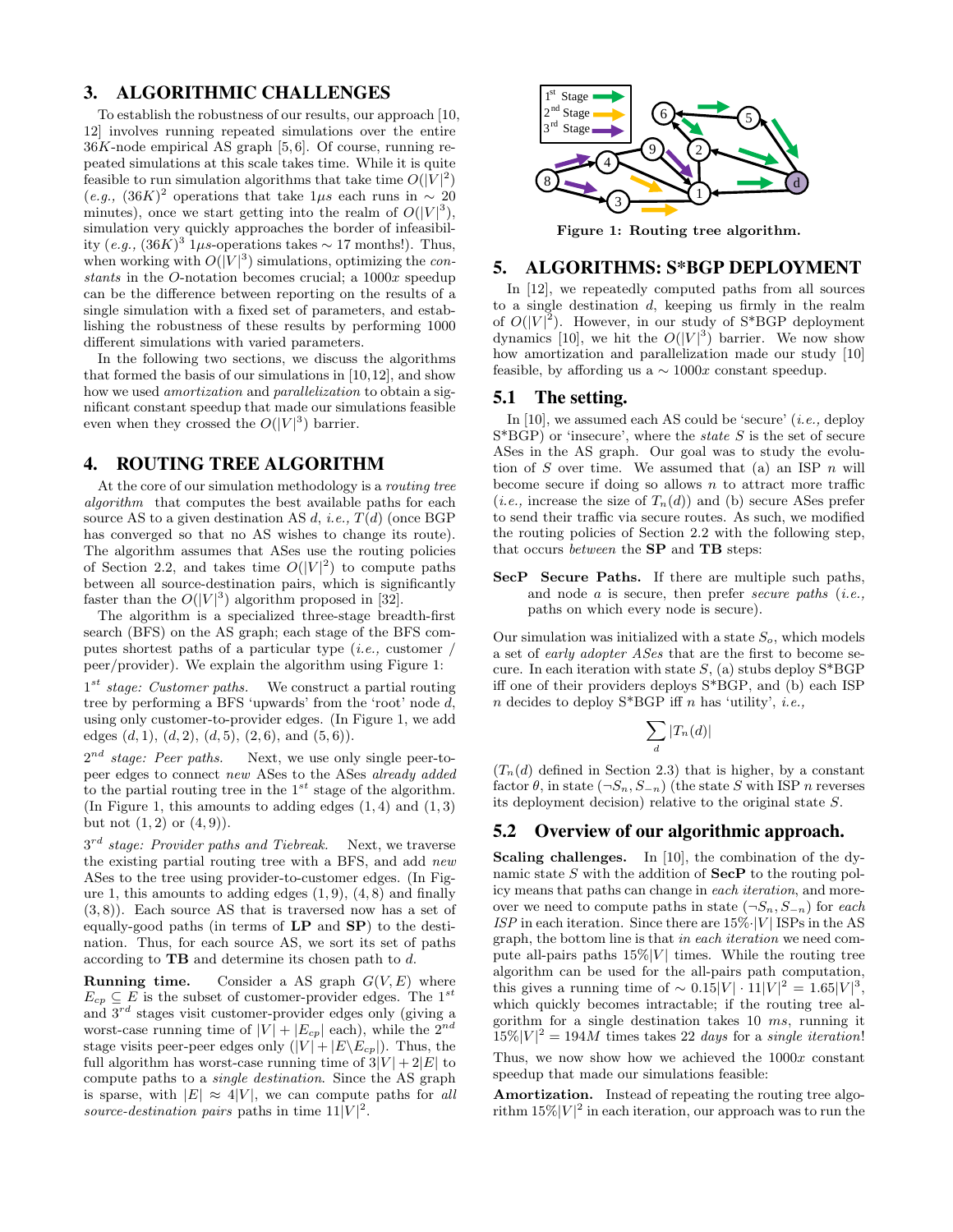(relatively-slow) routing tree algorithm once, and save the intermediate results; we then use these intermediate results as input to a faster algorithm that we run repeatedly in each iteration, thus amortizing our computation. In Section 5.3 we show how our faster algorithm exploits the sparsity of the AS graph to run in average time  $1.18|V|$  (*cf.*, the routing tree algorithm's  $11|V|$  worst-case running time). More concretely, our  $C#$  routing tree algorithm implementation ran in  $\approx 10$ ms, while our faster algorithm ran in  $\approx 2$ ms.

Parallelization. Even with the amortized algorithm, we still needed parallelization to run our simulations in a reasonable amount of time; notice that with a 2 ms amortized algorithm, a single iteration would take  $0.15|V|^2 \cdot 2ms =$ 4 days! Instead, we leverage the fact that all our algorithms are independent across destinations, making them particularly amenable to Map-Reduce style parallelization. Thus, we parallelized  $(i.e.,$  mapped) our computation of the subtrees  $T(d, S)$  for each state  $(\neg S_n, S_{-n})$  across destinations  $d$ . We then aggregated (*i.e.*, reduced) them across the states  $(\neg S_n, S_{-n})$  to obtain utility, *i.e.*,  $\sum_{d} T_n(d)$  in state  $(\neg S_n, S_{-n})$ . We ran our code on a shared cluster of about 200 machines running DryadLINQ [33]; by parallelizing across destinations, each machine was roughly assigned computation for about  $|V|/200 = 150$  destinations (but see [33] for details on how to implement this in DryadLINQ).

Total running time. The combination of the 5x speedup from amortization and the  $\sim 200x$  speedup from parallelization gives running time of about  $0.15 \cdot 1.18/200 \cdot |V|^3$  =  $\frac{1}{1100}|\bar{V}|^3$ , giving us a ~ 1000x constant speedup. Indeed, after a few more optimizations (discussed in our report [11]) a single iteration could run in 10-20 minutes.

#### 5.3 Speedups via amortization.

The following observation allowed us to use amortization:

OBSERVATION 5.1. If ASes use the routing policies of Section 2.2, the length and type ( i.e., customer, peer, provider) of any node i's path to a destination d is independent of the state S of the AS graph.

(Details in our report [11].) For each destination AS d, we do the following. First, we run the full routing tree algorithm only once to precompute the set of equally-good (in terms of type and length) paths from each source AS  $n$  to destination AS d. Then, for each of the  $15\%|V|$  states  $(\neg S_n, S_{-n})$  in each iteration, we repeat the following: given the tiebreak sets, we compute n's chosen path to d according the state,  $\text{SecP}$ , and TB (Section 2.2, 5.1).

The following values are precomputed from the routing tree algorithm for each destination d:

BucketTable: Table 1 is a BUCKETTABLE for the AS graph in Figure 1 with d as the destination. For each AS  $n$ , a BUCK-ETTABLE stores the  $(1)$  the path type, *i.e.*, the relationship between n and the next hop on n's best path to d, (*i.e.*, the decision in the LP step) (2) the length of n's best path to  $d$ (*i.e.*, the decision in the **SP** step). Each AS n is placed in a cell of the BUCKETTABLE according to its best path length (row) and best path type (column), e.g., AS 8 with a three hop path to d through a provider is in cell  $(3, provider)$ .

TieBreakSet: We have a TIEBREAKSET for each source AS  $n$  that stores the set of neighbors that offer  $n$  equally good paths to  $d$  according to  $\mathbf{LP}$  and  $\mathbf{SP}$ . The ASes in TIEBREAKSET are sorted by their ranking according to TB.

#### Table 1: BucketTable for routing tree in Figure 1.

| Row            | Cust. | Peer | Prov. |
|----------------|-------|------|-------|
| U              |       |      |       |
|                | 2, 5  |      |       |
| $\overline{2}$ | 6     | 3,   | 9     |
| 3              |       |      |       |

For example, TIEBREAKSET $(6, d) = \{2, 5\}$  because according to LP and SP, both AS 2 and AS 5 offer AS 6 equally good paths to d (both are 2-hop paths where the next hop is a customer); AS 2 is stored first because it wins the TB step. Amortized routing tree algorithm. This algorithm computes the routing tree for a given destination  $d$  and state  $S$  using the precomputed BUCKETTABLE and TIEBREAKSETS associated with  $d$ . Observe that every node in AS  $n$ 's tiebreak set must have a path to  $d$  that is exactly one-hop shorter than the path that AS  $n$  has to  $d$ . Thus, we process each node n's routing decision in ascending order of path length, starting with the destination d. To do this, we start at the  $0^{th}$  row of the BUCKETTABLE (which can contain only the destination d) and walk down the rows

• If  $n$  is secure in state  $S$  and there are nodes in  $i$ 's tiebreak set with a secure path to  $d$ , then  $n$  chooses a path through through first node in the TIEBREAKSET that offers  $n$  a secure path. AS  $n$  is marked as using a secure path to d.

BUCKETTABLE, processing each node  $n$  in the row as follows:

• Otherwise, n chooses a path through the first node in its the TIEBREAKSET and  $n$  is marked as using an insecure path to d.

The average running time of the amortized routing tree algorithm is  $t|V|$  for a single destination, where t is the average size of the TIEBREAKSET in the AS graph. Because the AS graph is quite sparse, it turns out that  $t = 1.18$ , which gives us up to a  $6x$  speedup over the  $11|V|$  routing tree algorithm.

# 6. ROBUSTNESS: S\*BGP DEPLOYMENT

Our fast simulation algorithms allowed us to analyze the robustness and sensitivity of our results in [10], by performing repeated simulations with varied parameters. Guided by works like [18, 28], we had a good sense for where the gaps in our empirical data lie. Thus, we parameterized the gaps in our data, and then ran multiple simulations with varied parameters to ensure that our results hold within a "certain radius" of the ground truth.

We studied sensitivity to incompleteness in (1) empirical AS graphs [1, 5], and (2) interdomain traffic volumes. We also contended with (3) scarcity of information about our model-specific parameter, the *deployment threshold*  $\theta$ (see Section 5.1). Finally, while our algorithms are "hardcoded" with the choice of routing policies (Section 2.2), we were able to reason about robustness to choice of routing policy without running additional simulations; see [11] for discussion.

#### 6.1 AS graph.

We ran our simulations over the UCLA AS graph from Dec. 9, 2010 with additional IXP peering edges from [1], as summarized as the UCLA+IXP graph in Table 2.

Incompleteness of AS-level topologies. A ground truth for AS-level connectivity remains elusive [24], and is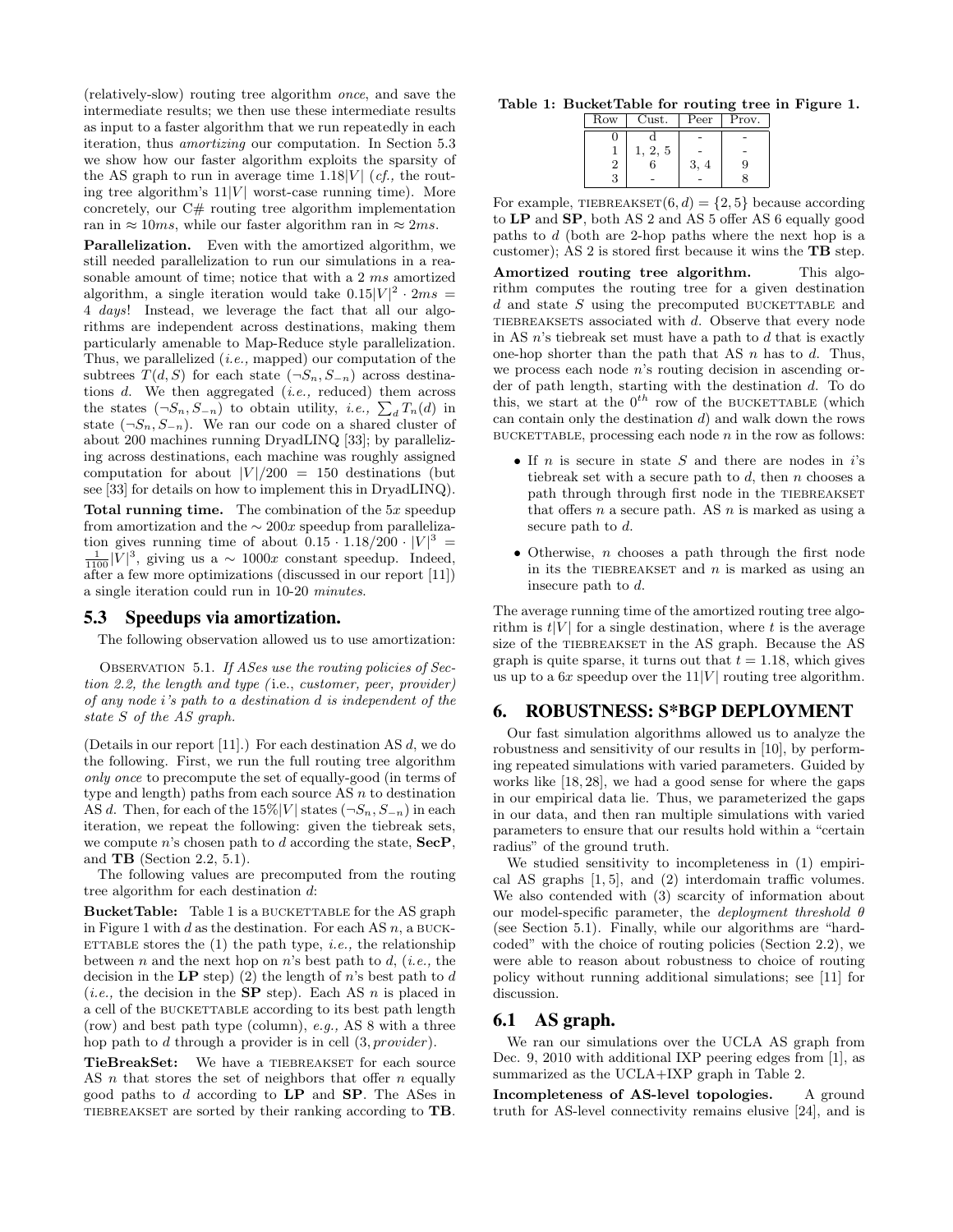especially problematic for large content providers that peer with a large number of ISPs at lower levels of the topology [1, 24, 28]. In [10], we singled out five of the largest CPs according to recent research [21, 29]: Google (AS 15169), Microsoft (AS 8075), Facebook (AS 32934), Akamai (AS 20940) and Limelight (AS 22822). Indeed, we observed that average path lengths for these CPs in the UCLA+IXP graph (according to the routing policies of Section 2.2) were around 2.7-3.5 hops, whereas the popular Knodes index [25] reports them to be much lower, around 2.2-2.4 hops.

Creating the augmented graph. We developed an augmented topology that focused on more accurate connectivity for the five CPs. We leveraged recent research on IXPs that indicates that many CPs are joining IXPs and peering with a large fraction of the IXP members [1]. Starting with the UCLA+IXP graph, we randomly connected the five CPs to ASes for which they are colocated at IXPs (using [1]'s data on ASes' presence at Internet Exchange Points (IXPs)), until their average path length decreased to 2.1- 2.2 hops. Table 2 summarizes the resulting topology.

## 6.2 Traffic volumes.

Empirical data about Internet traffic volumes remains notoriously elusive. In our model, the utility of an ISP  $n$  is a function of traffic it attracts (see Section 5.1), so ideally we would weigh the contribution of an AS p that routes through ISP  $n$  by the volume of traffic that it sends to each destination  $d$  reached through ISP  $n$ . However, while some models of traffic volume exist  $(e.g., the gravity model [4], which$ requires empirical data about every AS in the AS graph (which is known for some ASes, but not all)), modeling the interdomain traffic matrix is still a challenging problem. We separate the problem into two parts:

1. Where traffic originates. It is well known that a disproportionately large volume of Internet traffic originates at a few CPs. As such, we singled out the same five large  $CPs$  as before and assigned to each a  $w_{CP}$ , so that the five CPs originate an  $x$  fraction of Internet traffic (equally split) between them), with the remaining  $1 - x$  split between the remaining ASes. Since we didn't know  $x$ , we swept through different values  $x = \{10\%, 20\%, 33\%, 50\%\}\$  for the fraction of traffic originated by the five CPs; recent work suggests a reasonable range is  $x = 10-20\%$  [20, 21].

2. Where traffic is sent. We use two different models here. Our first model assumed that an AS spreads traffic evenly across all possible destination ASes. Our second model experiments with the idea of traffic locality, i.e., that ASes are more likely to send more traffic to ASes closer to them. To model this, each ASes sends traffic proportional to  $1/k$  to destination that are k hops away.

#### 6.3 The deployment threshold.

Generally, we try to make our models as simple as possible, and avoid the introduction of multiple parameters that are difficult to quantify using empirical data. In [10], we needed to introduce a "deployment threshold" parameter  $\theta$ (Section 5.1), which captures the cost of upgrading a network to S\*BGP, relative the profits obtained from increases in utility. Because data on  $\theta$  remains elusive, we assumed that each ISP uses the same threshold  $\theta$  and swept through different values of  $\theta$ , to get a sense of how deployment will progress with different deployment costs.

Table 2: Summary of AS graphs

| Graph           |           |        | ASes peering customer-provider |
|-----------------|-----------|--------|--------------------------------|
| UCLA+IXP [1,5]  | $+36.964$ | 58,829 | 72.848                         |
| Augmented graph | $+36,966$ | 77.380 | 72.848                         |



Figure 2: Results of having the 5 CPs and top 5 Tier 1s as early adopters for varying traffic volume and deployment threshold  $\theta$  in the UCLA+IXP (top) and augmented (bottom) AS graphs.

#### 6.4 Results.

We show a sample of how we determined which sets of early adopter ASes (i.e., different initial states), maximize the number of secure ASes.

Figure 2: We compare two early adopter sets: the five CPs vs. top five ASes in terms of degree  $(i.e.,$  the Tier 1s). We do this across all parameters discussed above: (a) in the original UCLA+IXP graph vs. the augmented AS graph (top figure vs. bottom), (b) different traffic volumes (different curves), and (c) by sweeping through values of  $\theta$ (the x-axis). The y-axis shows the number of secure ASes when the simulation terminates (higher values are better).

Impact of the deployment threshold. Unsurprisingly, we find that our results are highly sensitive to the deployment threshold  $\theta$ ; the more expensive it is to deploy a secure routing protocol, the fewer ASes are likely to deploy it.

Results are generally robust. Fixing a particular deployment threshold, our results were virtually unaffected by